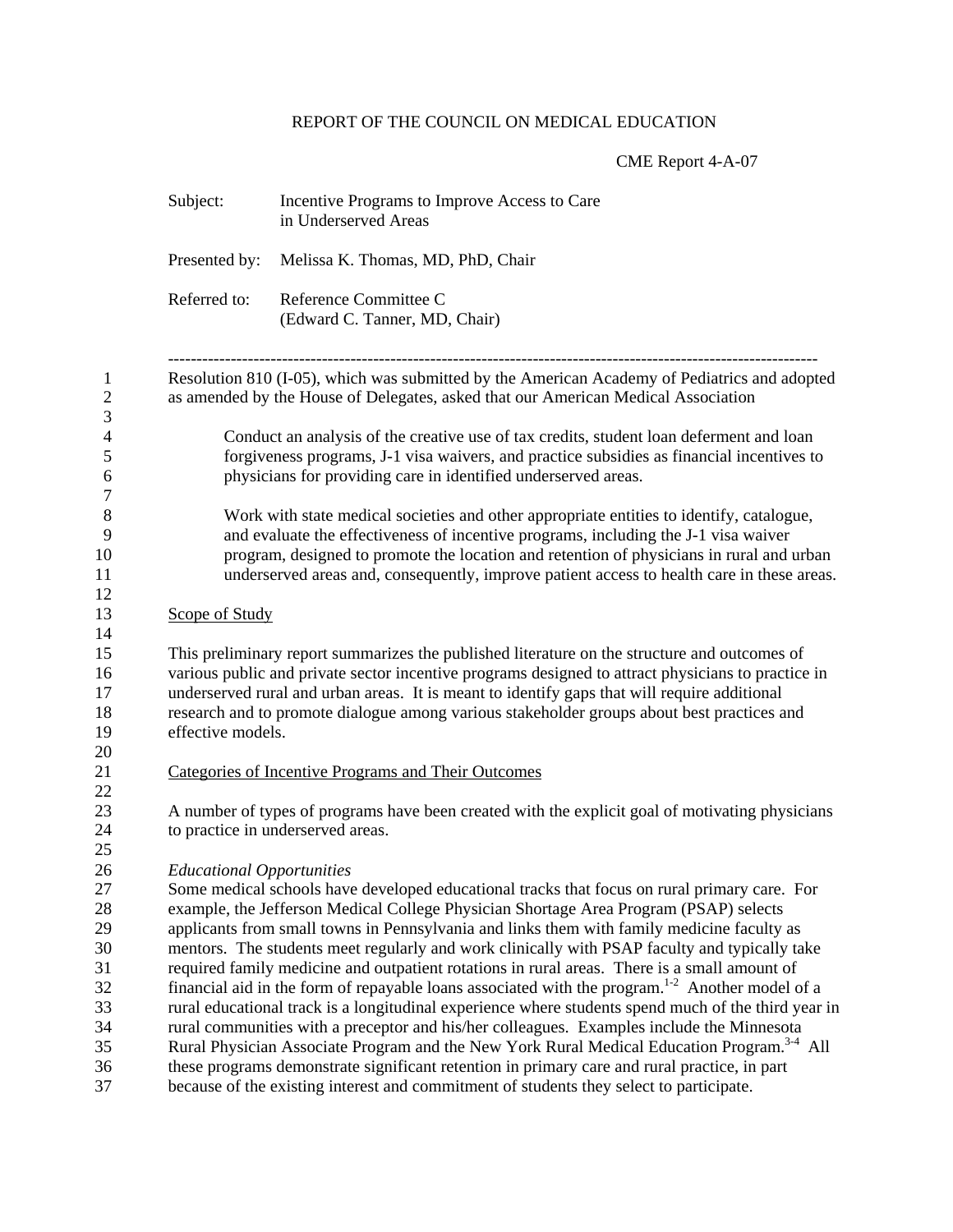The Area Health Education Center (AHEC) program was established in 1972 to improve the supply and distribution of generalist physicians and other health practitioners. Since the beginning of the program, AHECs have been involved in the training of medical students and resident physicians in rural areas and have shown some success as part of the efforts to enhance workforce distribution. 5-6 1 2 3 4 5

7 8 9 10 11 Beginning in 1978, Title VII of the Public Health Services Act has provided funding for the development of educational programs at the medical school and residency program levels, and for faculty development in generalist disciplines.<sup>7</sup> Data indicate that Title VII funding is associated with, and likely causally linked to, increases in the number of family physicians in rural and lowincome communities. $8-9$ 

12

6

## 13 *Scholarship and Loan Repayment Programs*

14 15 16 17 18 19 20 21 22 23 24 Scholarship and loan repayment programs have been created in the public sector at the federal and state levels and also in the private sector. At the federal level, the National Health Service Corps (NHSC) is the largest source of funding opportunities. It has been in existence since 1970, placing primary care physicians and other health personnel in rural areas.<sup>10</sup> Initially, the NHSC concentrated on offering scholarships to individuals willing to commit to spending a period of time in designated underserved areas after completion of their training. Relatively low retention rates led to an increase in the NHSC use of the loan repayment option, where physicians do not have to commit to service until they are ready to begin practice and more certain of their career goals.11 Beyond the service provided by obligated physicians, the NHSC has been shown to have additional benefits. Counties staffed by NHSC physicians also experienced an increase in non-NHSC primary care physicians.<sup>12</sup>

25

26 27 28 29 30 31 32 33 34 35 In the mid-1980s, states began to expand programs that offered financial incentives in return for service, including scholarship and loan repayment programs, loan programs, and direct financial incentive programs. Between 1990 and 1996 the number of state-based programs more than doubled.<sup>13</sup> A 1996 study on the outcomes of state-based programs<sup>14</sup> showed that physicians serving obligations to state programs were more likely to remain in practice in needier areas and care for more patients insured by Medicaid and the uninsured than non-obligated physicians. In addition, a study from Oklahoma indicated that a state-based incentive program led to higher retention of physicians in the state than did the NHSC.<sup>15</sup> This is likely due to the fact that state programs are utilized by and target state residents and physicians trained in the state.<sup>16</sup>

36 *J-1 Visa Waiver Programs* 

37 38 39 40 41 42 43 44 In this type of program, international medical graduates who entered the US on the J-1 (Exchange Visitors) visa can waive the two-year home country physical presence requirement if they provide service in an underserved area.<sup>17</sup> The most numerically-significant example of J-1 visa waiver programs is the Conrad-30. In this, states are allotted 30 J-1 visa waiver positions (all 50 states participate).<sup>18</sup> Programs are run through State Departments of Health. The US Department of Health and Human Services (DHHS) also has a J-1 visa waiver program that places physicians in severely underserved health professions shortage areas.<sup>18</sup> Only 4 physicians were placed by DHHS in 2005, while many states regularly fill their Conrad-30 allotment.<sup>18</sup>

45

46 47 48 J-1 visa waiver programs have been shown to increase the availability of physicians in rural underserved areas, but do not necessarily lead to the retention of these physicians in the community.19-21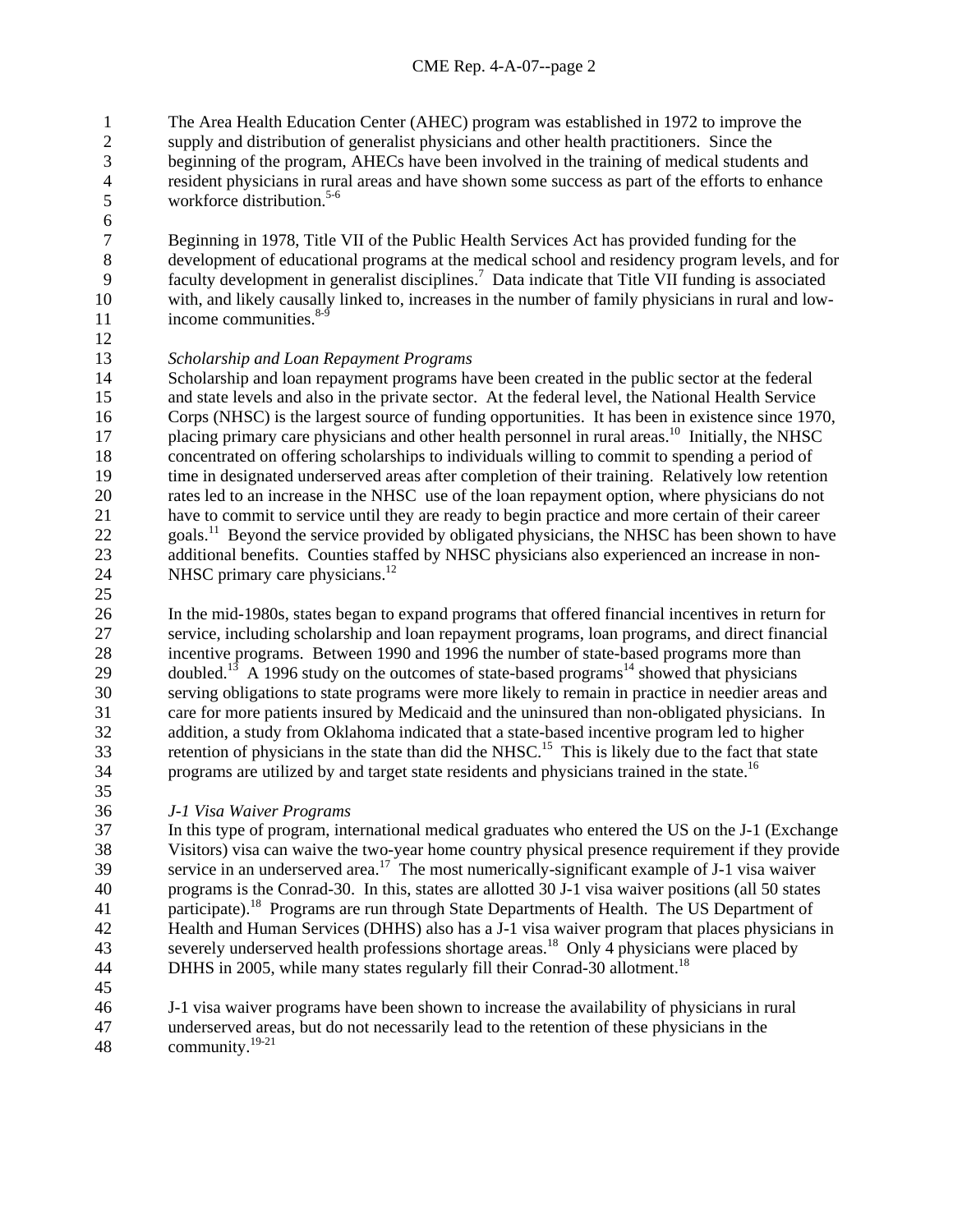1 *Tax Credits and Practice Support*   $\mathcal{L}$ 3 4 5 6 7 8 9 10 11 12 13 14 15 16 17 18 19 20 21 22 23 24 25 26 27 28 29 30 A number of states have introduced tax credits for physicians practicing in rural areas. For example: • Georgia provides a \$5000 income tax credit for rural physicians. • Montana provides a tax credit for four years from the time the physician begins practice in a rural area (with a payback requirement if the physician ceases to practice in the rural area within four years of the taxable year). • Louisiana allows a tax credit of a maximum of \$5000 per taxable year (for a maximum of five years) for physicians practicing in a small community. As with Montana, there is payback provision if the physician leaves rural practice before a specified time. • Oregon grants \$5000 in personal income tax credits to physicians practicing in rural areas or associated with specific categories of rural hospitals. In January 2007, the Rural Physicians Relief Act of 2007, was introduced in the US Senate (S.290). This legislation offers a \$1000 tax credit for each month that a physician provides service in a designated "frontier" service area, or treats a high percentage of patients from these areas. Other types of practice-related incentives also exist. For example, geographic adjustment indices (GPIC) have been created within Medicare to limit downward cost adjustment related to practicing in rural areas. A 2005 study by the Government Accountability Office, however, found that GPICs had a negligible effect on physicians' decisions to locate in rural areas, since the impact on income was generally quite modest (typically  $2-3\%$ ).<sup>22</sup> The provision of locum tenens support for physicians in rural areas is another type of practice support. In 1993, the New Mexico state legislature awarded funding to the University of New Mexico School of Medicine to support primary care physicians and residents providing coverage to physicians practicing in rural/medically underserved areas. In the first three years of operation, placements occurred in 28 of New Mexico's 33 counties, with overwhelmingly positive reviews.<sup>23</sup> 31 Summary and Lessons Learned 32 33 34 35 36 37 38 39 40 41 42 43 44 45 46 47 48 49 There has been some evaluation of the efficacy of incentive programs. A comprehensive analysis of lessons learned from programs that provide financial support in return for service $1$  showed the following: • Unfavorable contract terms, such as low financial benefits or high penalties/service requirements, reduce medical student and physician interest in service programs. • High concordance between the needs and interests of physicians and the characteristics of the practice site increase physician and site satisfaction and enhance retention. • High penalties for physicians who buy-out or do not complete their obligations enhance completion but reduce satisfaction and ultimate retention. Loan repayment programs, which are designed for more mature physicians who understand their needs and career goals, have high completion rates, generally without the need for significant buy-out penalties. • Physicians participating in state-run loan repayment programs remain in their service sites longer than comparable young physicians not in a loan repayment program remain in their first practice site. The study concluded that retention was enhanced by placing physicians in well-run practices in communities that match with and serve their needs.